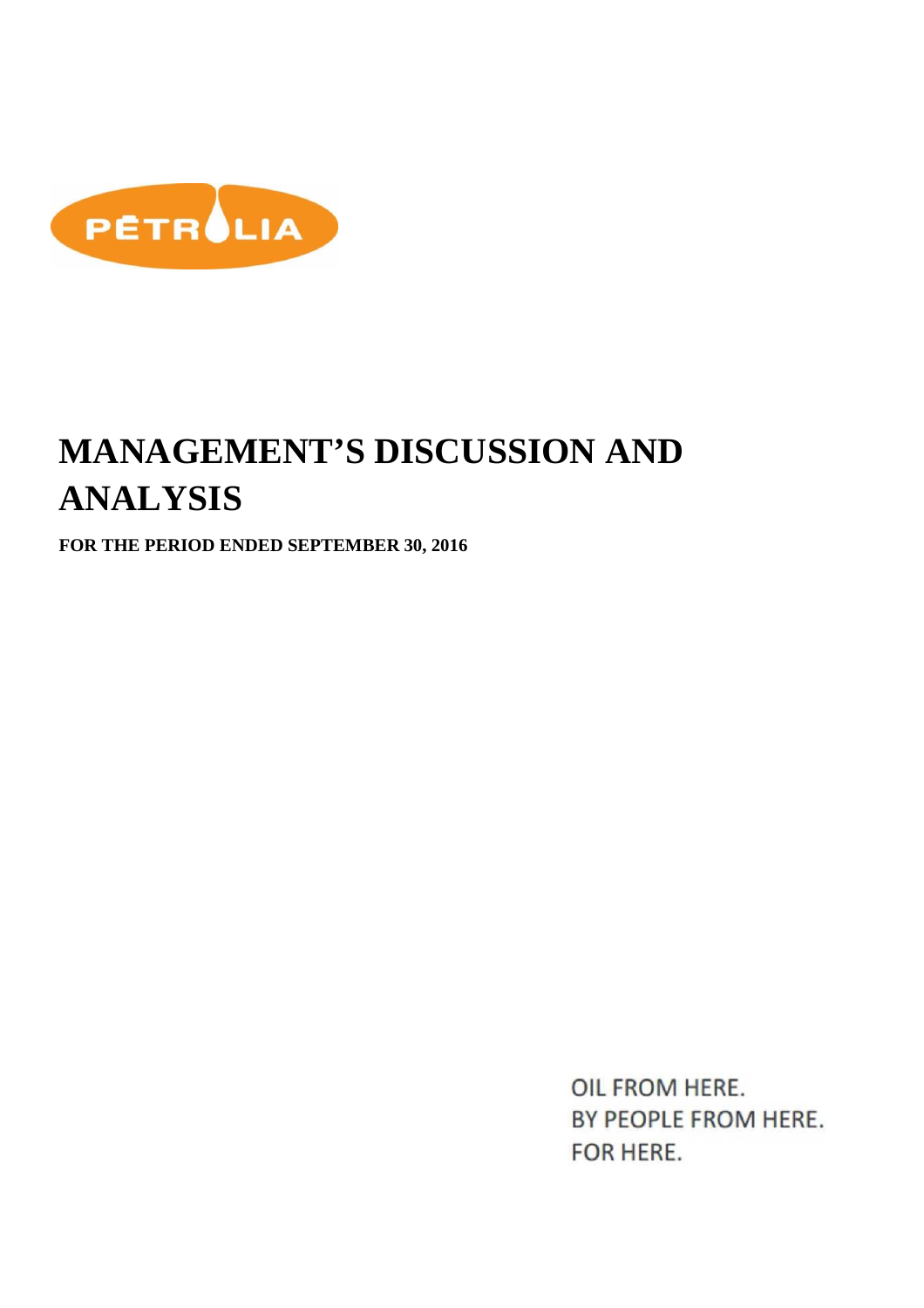This management's discussion and analysis ("MD&A") covers the period from January 1, 2016 to September 30, 2016.

This MD&A was approved by the Board of Directors on November 17, 2016.

This MD&A presents the view of management on current Company activities and is accompanied by the financial results as at September 30, 2016. It may also provide information on significant events that occurred after September 30, 2016, and provides an overview of the activities planned for the months ahead.

In this MD&A, the reporting currency is the Canadian dollar (C\$) and all amounts are presented in Canadian dollars.

## **1. DATE**

The effective date of this MD&A for the quarter ended September 30, 2016 is November 17, 2016.

## **2. QUARTERLY HIGHLIGHTS**

- On July 15, 2016, Pétrolia confirmed the closing of the Bourque Project's second phase financing by Ressources Québec inc. for a total amount of \$8,500,000. This investment, which constitutes a direct interest in the four licences related to the Bourque property, consisted of a cash amount of \$2,000,000 and a \$6,500,0000 contribution following a call for funds, for exploration work financing. With this investment, Ressources Québec inc. obtained 38.8% of the Company's interest in these licences and 1.32% of the interest of TUGLIQ Energy Corp. in these licences. The Company will use the proceeds of this investment to carry out the Bourque exploration program during 2016. Following the completion of this second phase of financing, the interests in the four licences related to the Bourque property amounted to 51.03% for the Company, 45% for Ressources Québec inc. and 3.97% for Tugliq Énergie Corp.
- On July 15, 2016, Pétrolia confirmed the closing of a private placement, issuing 4,629,686 flow-through shares at a price of \$0.27 per share for gross proceeds of \$1,250,015.22. The proceeds of this private placement will be used by the Company to incur Canadian exploration expenses on the Company's Bourque property located in the Province of Québec and such exploration expenses will be fully incurred on or before December 31, 2017 in accordance with the Company's undertakings to the subscribers of this private placement.
- On July 25, 2016, Pétrolia Inc. issued a comment on the judgment rendered by the Honourable Mr. Justice Castonguay in the action filed by Pétrolia on July 12, 2016 to force its partners Ressources Québec and Saint-Aubin E&P (Québec) inc. (Saint-Aubin) to fulfil their contractual commitments. First, Pétrolia noted that Justice Castonguay acknowledged the clear obligation of Ressources Québec and Saint- Aubin to finance the exploration program and made orders to that effect. The judgment recognizes the operator's financial needs and specifically orders Ressources Québec and Saint-Aubin to fund the administrative and day-to-day expenses of Pétrolia Anticosti on a monthly basis until May 2017. In addition to these orders, the Court also acknowledged the commitment by Ressources Québec and Saint-Aubin to finance the construction of the drilling platforms. Lastly, the judgment ordered the partners to

PÉTROLIA **2**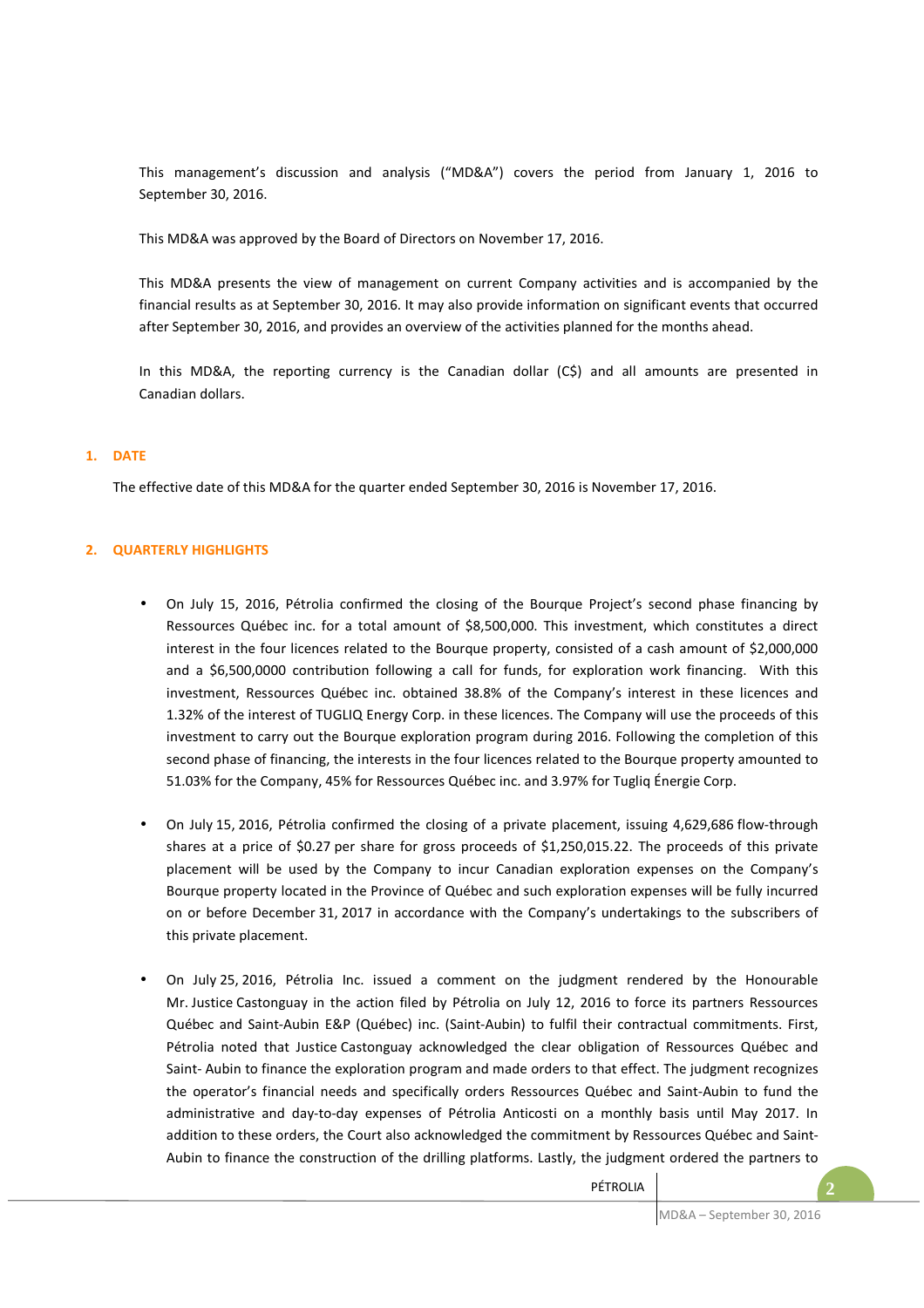appoint an independent director within 30 days. Given the preliminary stage of proceedings, Justice Castonguay further decided to defer judgment on the applications for the drilling of three wells scheduled for 2016.

- On August 18, 2016, the Company announced the commencement of resource confirmation work on the Bourque property, consisting of the re-entry and completion of Bourque 1, as well as the drilling and completion of an additional well.
- On August 26, 2016, Pétrolia Inc. announced changes to its management team following Alexandre Gagnon's announcement that he was resigning as President and CEO and as a member of the Board. Pétrolia has begun the process to fill the CEO position. In the meantime, Martin Bélanger will act as interim President and CEO. As a member of the Board of Directors for nearly two years, he is well aware of the issues that drive the Company.

In connection with these changes, Pétrolia granted 450 000 stock options to Company officers at an exercise price of \$0.21 per share, expiring August 25, 2021.

- On September 2, 2016, Pétrolia confirmed the existence of a functional oil reservoir comprising natural fractures on the Haldimand property as well as the termination of the production test on Haldimand 4 that started in May.
- On September 8, 2016, Pétrolia announced the resignation of Jacques Bourgeois, who had been a member of the Board since 2013.
- On September 26, 2016, the Company announced the start of work that will enable the drilling of the lateral section of Bourque No 1. The drilling of the horizontal leg of the reservoir will be followed by logging and completion. The lower open hole section of the well has been permanently abandoned through the installation of four cement plugs. Subsequently, the drilling rig will be moved a few metres away toward the enlarged portion of the Bourque 1 site in order to drill Bourque HZ No. 3. Once the drilling, electrical logging operations, installation of casing for Bourque HZ No. 3, and completion programs are finished, production tests will be performed for both wells successively to assess the natural production from the Forillon formation.
- On October 27, 2016, the Company confirmed the closing of a private placement, issuing 6,077,579 flowthrough shares at \$0.19 per share for gross proceeds of \$1,154,740. The proceeds of this private placement will be used by the Company to incur Canadian exploration expenses on the Company's Bourque property located in the Province of Québec and such exploration expenses will be fully incurred on or before December 31, 2017 in accordance with the Company's undertakings to the subscribers of this private placement.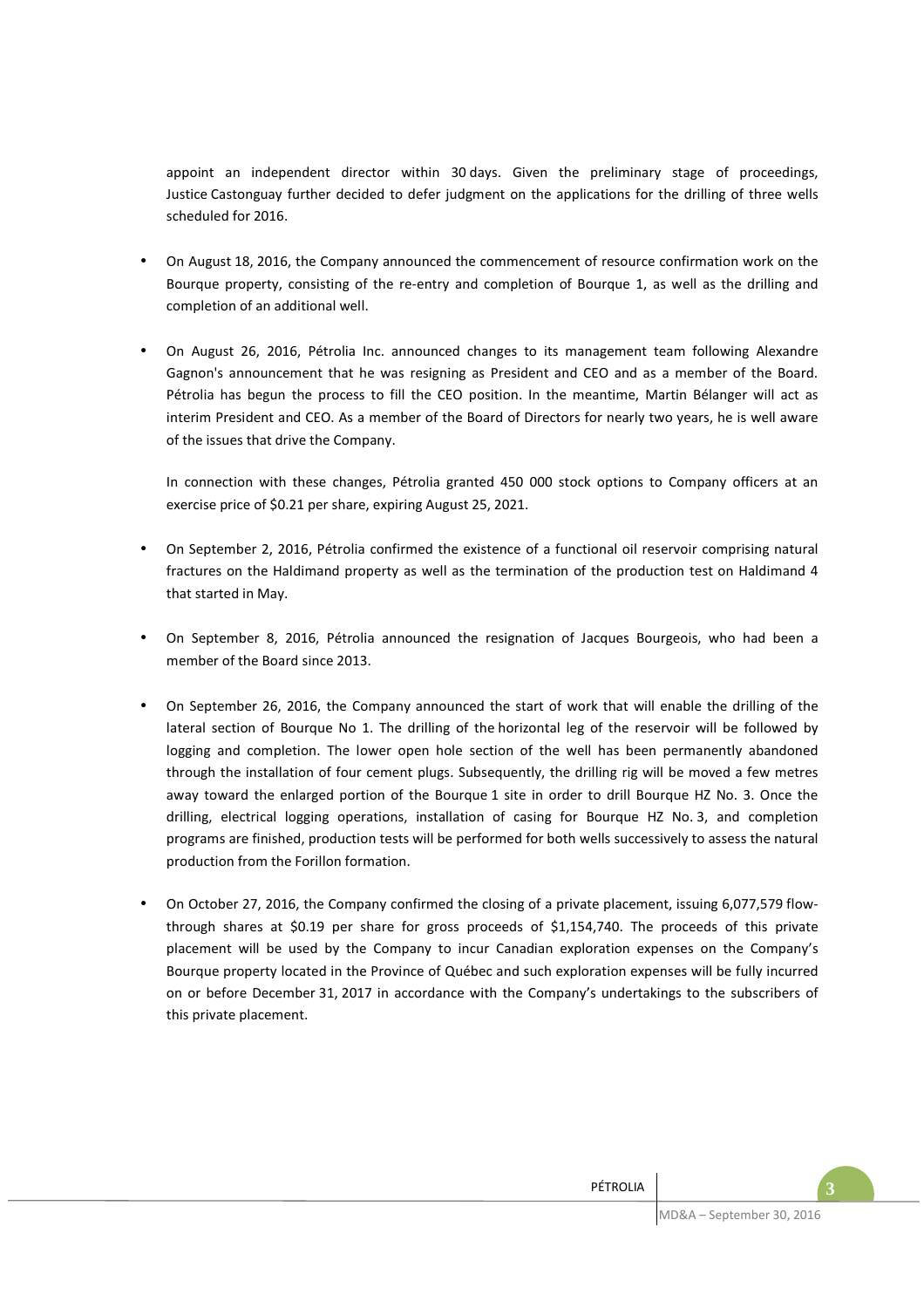#### **3. COMPANY'S INCORPORATION AND MISSION**

Incorporated under Part IA of the Québec *Companies Act* and governed by the provisions of the Québec *Business Corporations Act*, Pétrolia is an oil and gas exploration company. It has been listed on the TSX Venture Exchange since February 16, 2005, under the symbol PEA.

The Company's oil and gas properties are in the exploration stage, and the Company's long-term profitability depends in part on the costs and success of the exploration programs and subsequent development. The Company has yet to determine whether its properties contain economically feasible reserves.

The Company is primarily engaged in exploration and development under oil and gas exploration licences. In pursuing its objectives, the Company is required to enter into partnership agreements specific to the oil and gas industry.

#### **4. FORWARD-LOOKING STATEMENTS**

Some of the statements made in this MD&A may constitute forward-looking statements. Such statements relate to future events or future economic results anticipated by Pétrolia and are therefore subject to known and unknown risks, uncertainties and other factors which may cause actual results, performance and achievements to differ from those expressed or implied by such statements. The difference from actual events or results could be material. Accordingly, a decision to invest in Pétrolia's shares should at no time be based on these forward-looking statements. Pétrolia disclaims any intention or obligation to update these forward-looking statements.

#### **5. STRATEGIC OBJECTIVES AND PLANS**

The Company aims to discover marketable oil resources and put them into production as quickly as possible, with a view to ensuring profitability. The Company pursues this objective while ensuring its operations meet personal safety standards and factor in environmental and social impacts.

Pétrolia achieves this objective by securing promising licences and associating with partners with the necessary technical and financial expertise. The Company drills wells on the basis of scientific expertise and employs leading drilling techniques in accordance with industry best practices. Occupational and community health and safety are key concerns for the Company in the planning and performance of exploration work. Special attention is also paid to local community and business relationships, as well as environmental protection.

Pétrolia is a responsible Québec oil company with the goal of producing oil in Québec.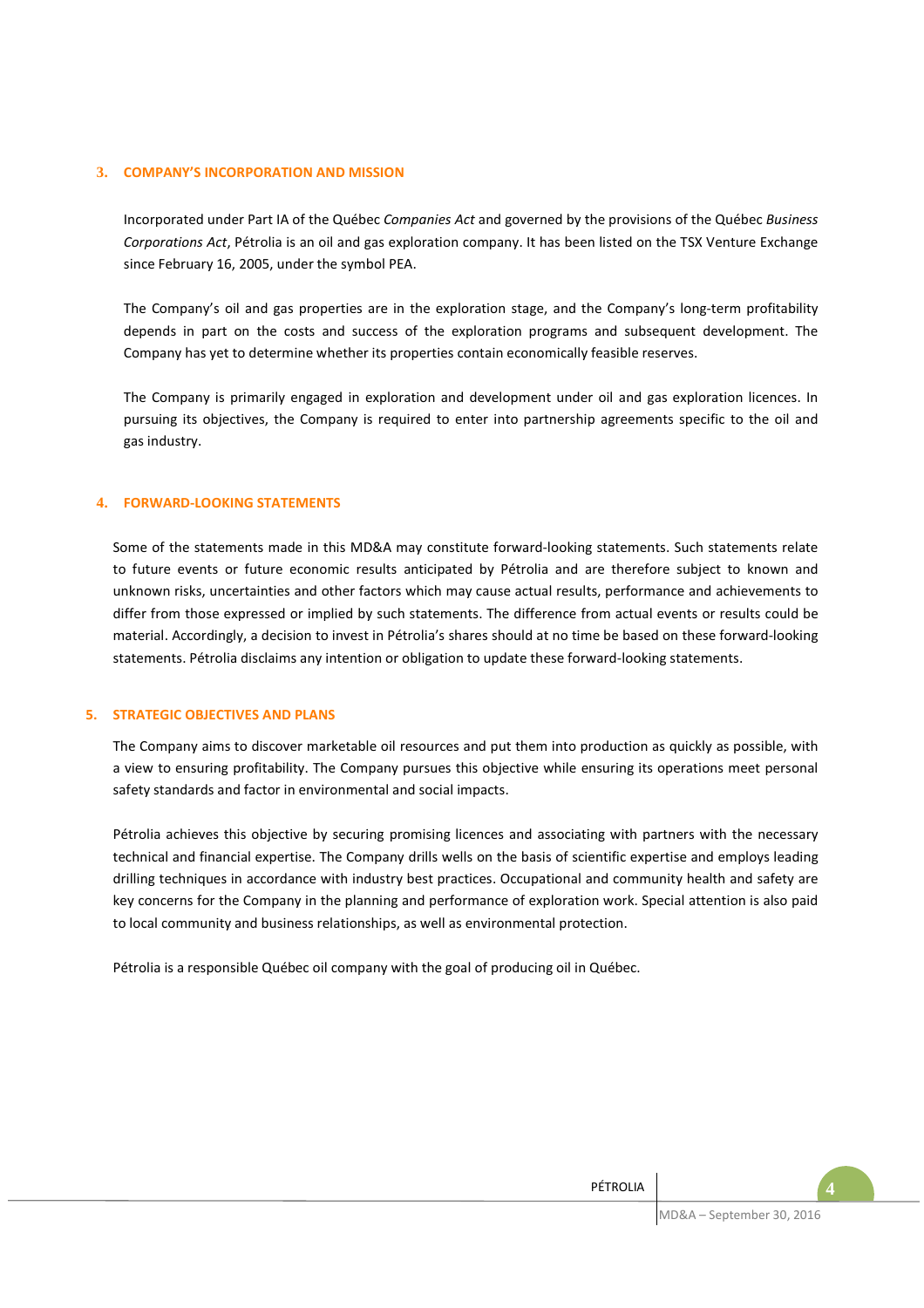## **6. TERRITORIES UNDER LICENCE AND PARTNERSHIPS**

Pétrolia holds licences for and interests in an area of over 16,475.85 square kilometres ("km²"), amounting to nearly 23% of Québec's territory under licence. Located in Eastern Québec, these areas are largely known for their oil potential. Pétrolia's territories under licence also offer the potential of discovering natural gas possibly containing liquid natural gas.

There are four partnership agreements covering portions of the Company's territories under licence:

- A partnership agreement in respect of 38 exploration licences (6,195 km²) on Anticosti Island was entered into on March 31, 2014 between Ressources Québec (35%), Pétrolia Inc. (21.7%), Saint-Aubin E&P (Québec) inc. (21.7%) and Corridor Resources Inc. (21.7 %). This limited partnership is named Anticosti Hydrocarbons L.P.
- For the Gaspé licences, Pétrolia and Québénergie each hold a 50% interest in each of the 13 licences, covering a total area of approximately 2,500 km².
- For the Baie-des-Chaleurs–Matapédia and Restigouche licences, Pétrolia and Saint-Aubin Énergie S.A.S. (a subsidiary of Maurel & Prom and Maurel & Prom International), each holding a 50% interest in 13 licences covering an area of over 1,800 km².
- As of July 15, 2016, the interests in the four Bourque property licences were as follows: Pétrolia – 51.03%; TUGLIQ Energy – 3.97%; and Ressources Québec – 45%.
- The remaining licence blocks are wholly owned by Pétrolia.



The following map plots the locations of the licences held by Pétrolia and its partners.

MD&A – September 30, 2016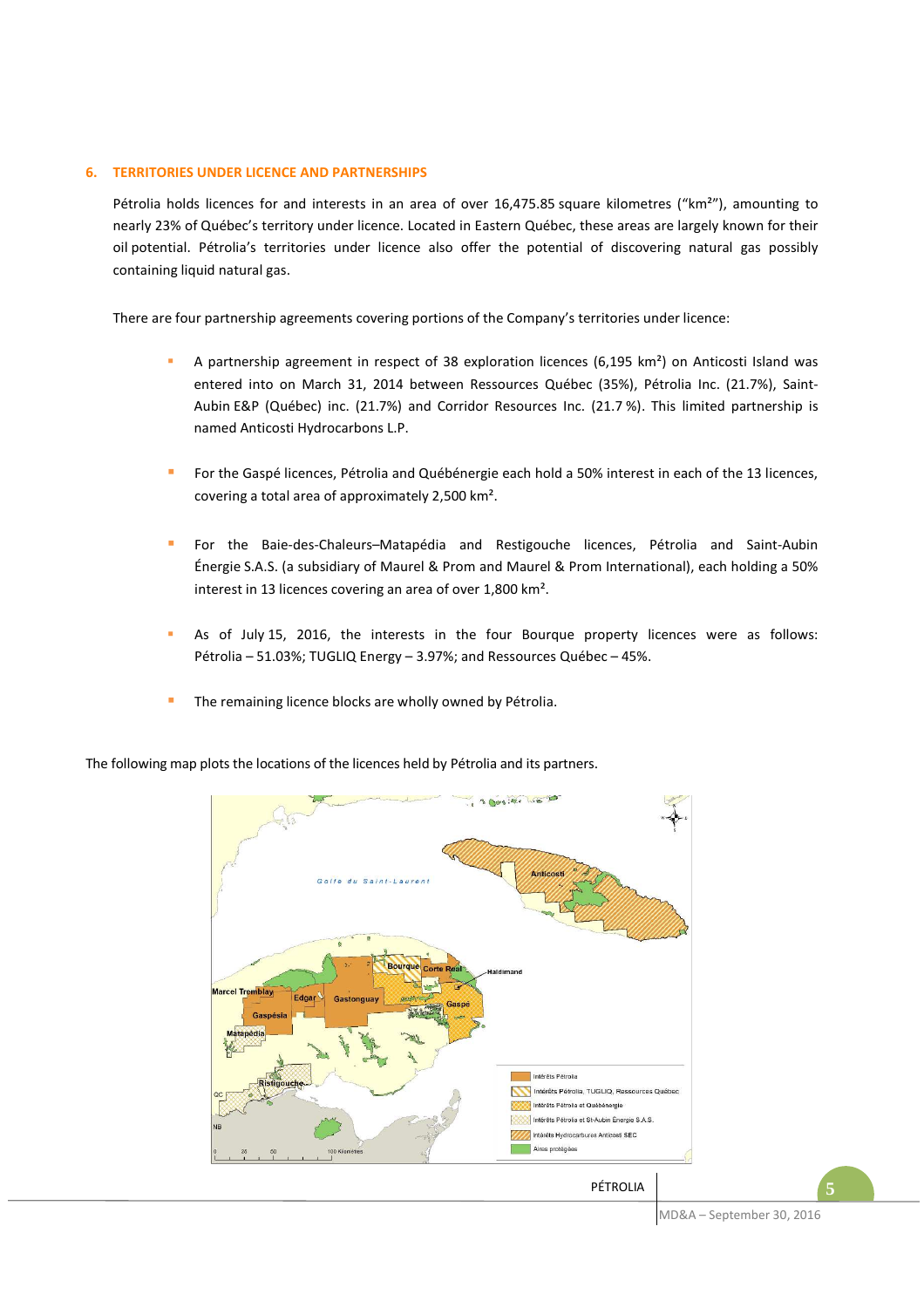## **7. PROJECTS, WORK PROGRAMS AND OUTLOOK**

# **Haldimand project (Gaspé Block)**

# **Background**

• Discovered in 2006, Haldimand is a conventional deposit located in the York River Formation, which consists of naturally fractured sandstone. An independent assessment by Sproule Associates Limited in 2010 placed the best estimate of the oil initially in place (P50) at 69.7 million barrels and the recoverable (contingent) portion of that volume at 7.7 million barrels.

## **Production test**

- Following cleaning operations in fall 2015, Pétrolia began a 240-day long-term production test in May 2016 and completed it in September 2016. The production test allowed the natural production, without artificial aid, of high quality oil (API 53). During this test, which included periods of production and stoppage, the well produced nearly 1,200 barrels of light oil without a pump. This test also allowed the collection of important data on the permeability and porosity of the formation. It was noted that the formation is not very permeable and that it is a system of mixed porosity.
- As a result, in order to improve the productivity of the formation, Pétrolia and its partner Québénergie are working on developing a stimulation program that would allow for optimal production of the Haldimand reservoir.

## **Social acceptability**

- Since the production test activities were completed, no significant events have been noted.
- The Citizens Committee is still in place. A new Company representative was appointed to the Committee. The meeting minutes are available here.

# **Anticosti project**

## **Background**

The main goal of the Anticosti project is to develop the hydrocarbon source rock contained in the Macasty Formation and determine whether this type of deposit can be developed economically. According to Sproule Associates Limited, the best estimate (P50) of the undiscovered total petroleum initially-in-place volume amounted to 33.9 billion barrels. That estimate was based on the information available on June 1, 2011 for the 38 licences held by Anticosti Hydrocarbons L.P.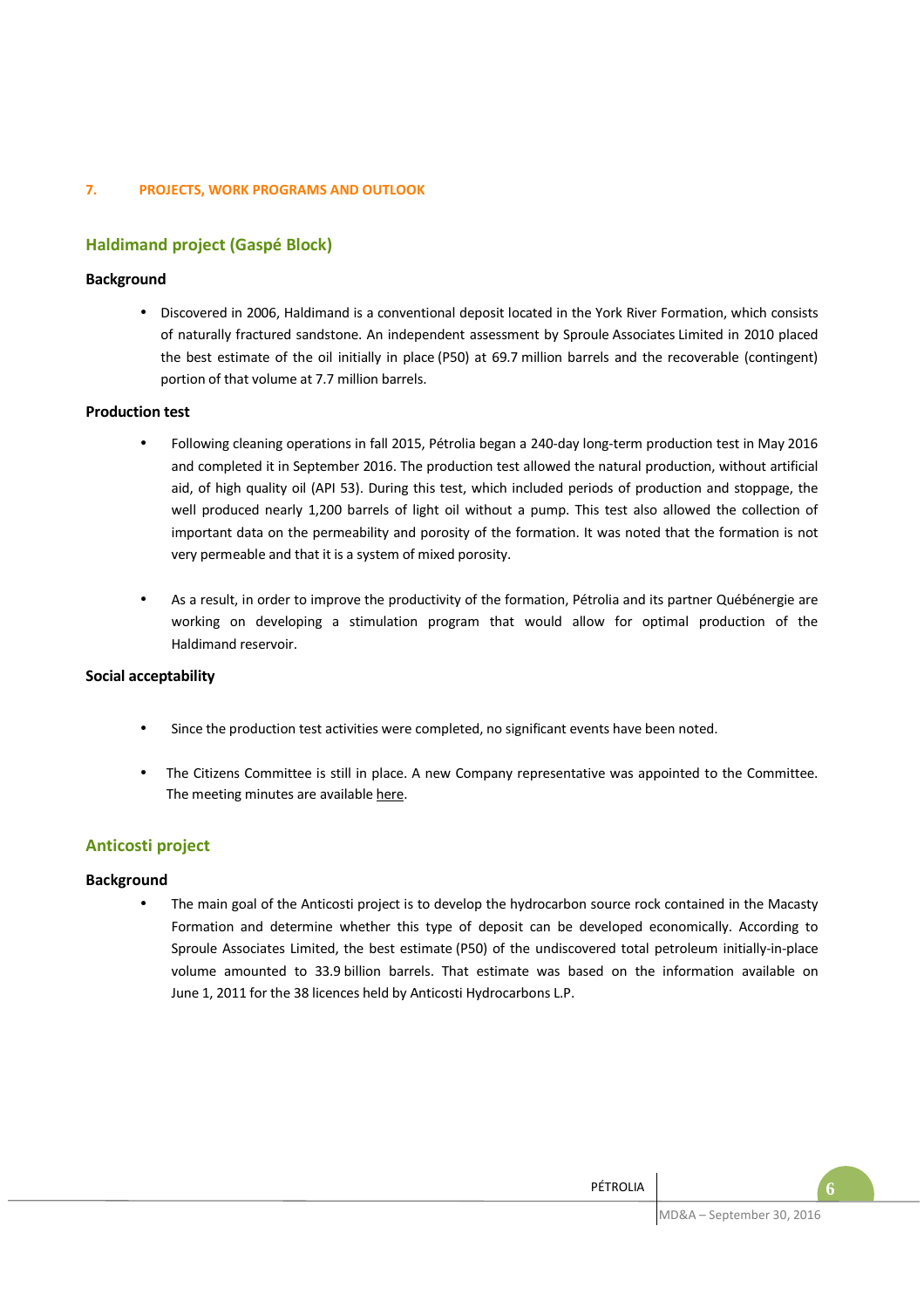• An agreement was entered into on March 31, 2014 between Pétrolia and its partners and covers 38 licences on Anticosti Island:



- Anticosti Hydrocarbons L.P. is managed by a five-member Board of Directors comprising one member representing each of the partners and an independent director, Mr. Kjell Pedersen.
- Saint-Aubin E&P and Ressources Québec will assume the cost of the first two exploration program phases up to a maximum of \$100 million:



• Pétrolia Anticosti inc., a wholly owned subsidiary of Pétrolia, was appointed operator of limited partnership Anticosti Hydrocarbons L.P.

## **Completed and scheduled work**

## **First phase:**

• 2014-2015 :

Stratigraphic testing was carried out using four mining drills equipped with oil drilling safety devices.

These surveys enabled the extraction of boring cores from the Macasty Formation and were used, in particular, to identify the best locations for the oil wells to be drilled in 2016.

• 2016-2017:

During the campaign, three horizontal wells are scheduled to be drilled with fracturing on the Canard, Jupiter and La Loutre sites.

The preparation work for well drilling is currently underway.

MD&A – September 30, 2016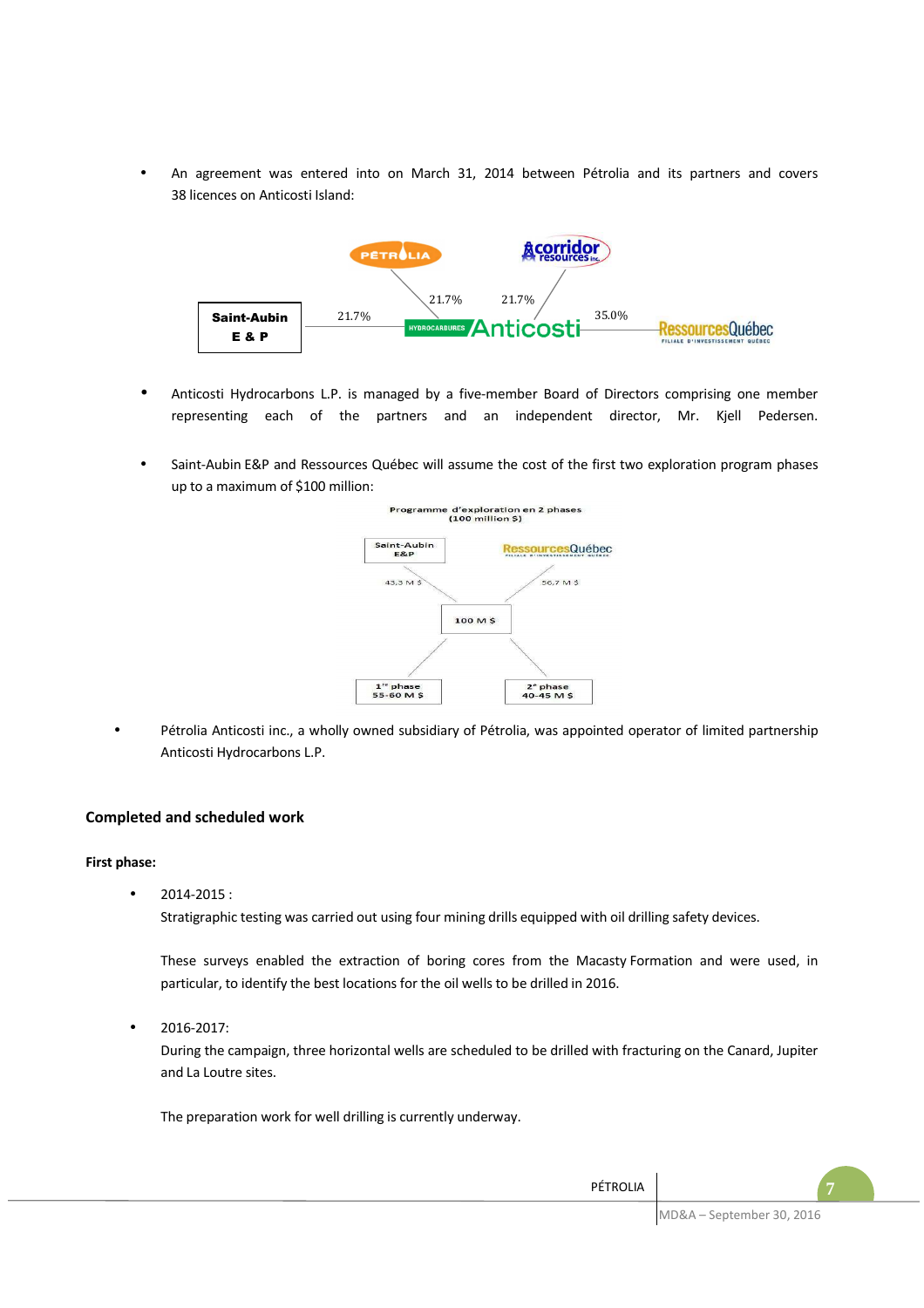Costs for this initial phase are expected to total between \$55 million and \$60 million, of which 56.7% will be borne by Ressources Québec and 43.3% by Saint-Aubin E&P. As at September 30, 2016, exploration expenses incurred on the property amounted to \$25,630,854.

Based on Phase I results and a green light from Anticosti Hydrocarbons L.P.'s Board of Directors, a second phase will follow subsequent to the exploration work completed from 2014 to 2017.

# **Second phase:**

• Following the exploration work completed in the first phase, horizontal oil wells will be drilled with fracturing.

Under the current agreements, the first \$40 million–\$45 million of costs will be borne by Ressources Québec (56.7%) and Saint-Aubin E&P (43.3%). Following \$100 million in incurred exploration expenses borne by contributions from Ressources Québec and Saint-Aubin E&P, subsequent costs will be assumed according to the four limited partners' proportionate interests.

# **Planned exploration work for 2016**

- Since the end of the stratigraphic drilling fracturing campaign completed in fall 2015, our team is busy planning the three horizontal wells to be drilled with fracturing. The drilling timeline is being negotiated between the partners and is currently before the courts.
- In his July 21, 2016 judgment, Justice Castonguay acknowledged the clear obligation of Ressources Québec and Saint-Aubin to finance the exploration program and made orders to that effect. The judgment recognizes the operator's financial needs and specifically orders Ressources Québec and Saint-Aubin to fund the administrative and day-to-day expenses of Pétrolia Anticosti on a monthly basis until May 2017. In addition to these orders, the Court also acknowledged the commitment by Ressources Québec and Saint-Aubin to finance forthwith the construction of the drilling platforms.
- At present, Pétrolia Anticosti, the project operator, is preparing the well drilling platforms.
- Under the new timeline, platform construction is scheduled for this year, with well drilling and fracturing slated for 2017.

## **Certificate of authorization**

• On June 15, 2016, Pétrolia announced that the MDDELCC had issued all of the necessary certificates of authorization, including for hydraulic fracturing, in order to proceed with the exploration program.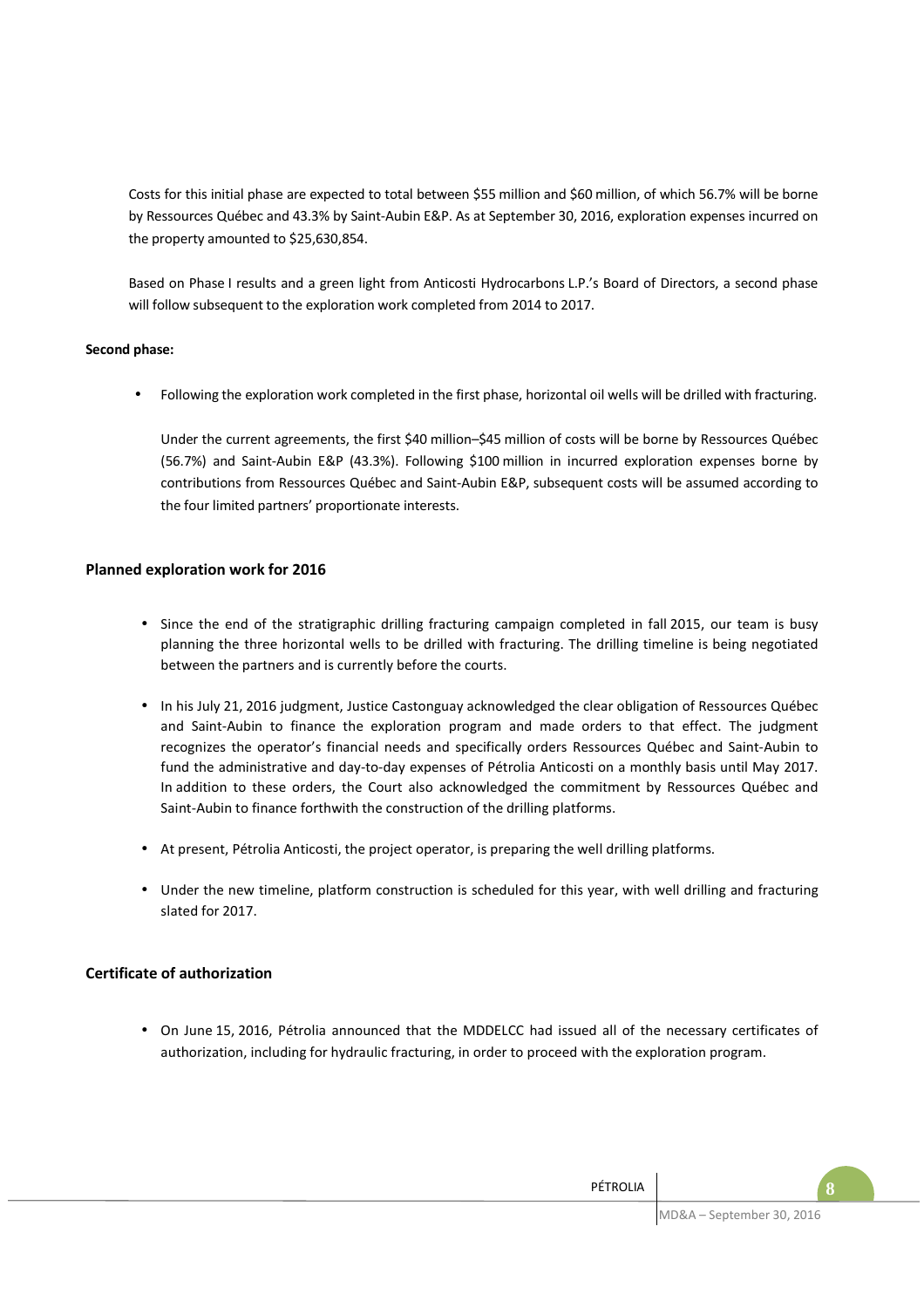• On August 8, 2016, Pétrolia applied to the MDDELCC to amend the certificates of authorization for the Jupiter well. The application for an amendment was solely related to the location of the Jupiter well. This new location will reduce environmental impacts as well as costs. We are currently awaiting the issuance of amended certificates.

# **Assessment of social acceptability**

- Follow-ups are underway with outfitters.
- A daily media watch is in place.
- Every month, Pétrolia fields questions and queries from the vigilance and intervention centre for petroleum issues on Anticosti, a citizens committee known by its French acronym, CVIEPA. Follow-ups are carried out periodically.

# **Bourque Project**

## **Background**

- The Bourque Project is located in a non-urbanized area, about 30 km east of the town of Murdochville.
- When the Bourque 1 and Bourque 2 wells were drilled in 2012, samples of wet natural gas (containing up to 20% natural gas liquids and condensates) were taken from the Forillon Formation. The presence of gas liquids and condensates adds significant commercial value to the Bourque discovery. The discovery of this type of deposit adds value to Pétrolia's licences in the Gaspé Peninsula where similar geological conditions exist and are conducive to new discoveries.
- The drilling of Bourque 1 and 2 wells and the 3D seismic interpretation revealed four geological prospects in the Forillon Formation for which Sproule Associates Limited provided an estimate of the resources initially in place. Based on information available as at March 31, 2013, Sproule estimated the undiscovered gas volume initially in place at over 1 trillion cubic feet (one thousand billion).
- Resource confirmation work on the Bourque property, consisting of the re-entry and completion of Bourque 1, as well as the drilling and completion of Bourque No. 3 are currently underway and are expected to be finished before the year-end.

## **Partnership**

• TUGLIQ Energy and Pétrolia have joined forces to promote economic development in the Côte-Nord region. At a press conference in Sept-Îles, Pétrolia announced, on November 19, 2014, the signing of an exclusive agreement with TUGLIQ Energy to distribute gas produced under its Bourque licences in Gaspésie. The Gaspésie authorities are backing this project which is located midway between Murdochville and Grande-Vallée. The agreement could therefore provide TUGLIQ Energy with the natural resources it needs to supply its industrial clients in the Côte-Nord and Nord-du-Québec regions.

PÉTROLIA **9**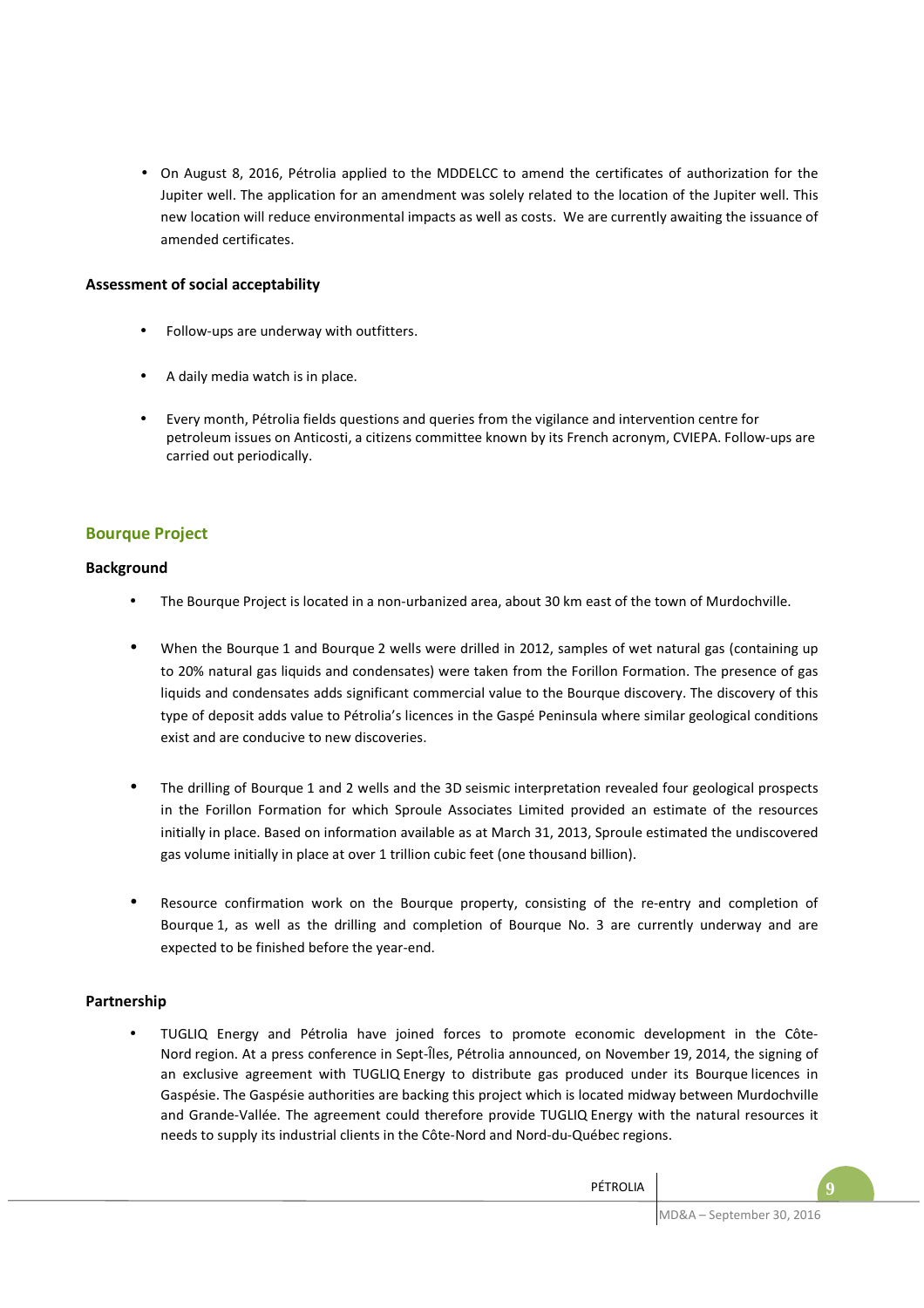- In 2015, a partnership was formed by the Company, Ressources Québec and TUGLIQ Energy for the investments made by Ressources Québec and TUGLIQ Energy in the Bourque property. For the purposes of this transaction, the value of the Bourque property was based on expenses incurred by the Company in the amount of \$21.9 million. Ressources Québec invested \$918,200 in the partnership in consideration for a 4.80% interest in the Company's licences for the Bourque property, while TUGLIQ Energy acquired a 5.29% interest in the same licences in consideration for its investment of \$1,350,000. The Company also invested \$1,350,000 in the partnership (see the November 4, 2015 press release).
- In July 2016, the Company confirmed the second phase of financing by Ressources Québec inc. amounting to \$8,500,000. This investment is a direct equity interest in the Bourque project through the partnership. Upon completion of this second phase of financing, Pétrolia owned 51.05% of the partnership and became the project operator, while its two partners, Ressources Québec and TUGLIQ Energy owned 45% and 3.97%, respectively.
- The proceeds from these investments were spent in part by the Company in 2015 and during the first nine months of 2016, with the remainder to be spent in 2016 in connection with the Bourque property exploration program including the re-entry and completion of Bourque 1 well and completion of a third well.

# **Planned exploration work for fall 2016**

- For Bourque 1, initially, the lower open hole section of the well was abandoned through the installation of 4 cement plugs at depths of 2,746 m–1,780 m. On September 25, 2016, the drilling of the deviated section was initiated at 1,230 m and progressively deviated to reach a near horizontal angle at 1,700 m Kb (to a true vertical depth (TVD) of 1,505 m), before setting the intermediate casing. The projected total measured depth of the well is 3,450 m (1,488 m TVD). The drilling of the 1,750 m horizontal leg of the reservoir will be followed by logging and completion.
- Subsequently, the drilling rig will be moved a few metres away toward the enlarged portion of the Bourque 1 site in order to drill Bourque Hz No. 3. This new well will be drilled vertically to a depth of 1,006 m Kb. The hole will be progressively deviated down to a total measured depth of 1,500 m Kb or a TVD of 1,299 m Kb before setting the intermediate casing. Drilling will resume for a horizontal section of 1,650 m in length. The planned total measured depth of Bourque Hz No 3 is 3,150 m Kb, to a TVD of 1,288 m.
- Once the drilling, electrical logging operations, installation of casing for Bourque Hz No. 3 and completion programs are finished, production tests will be performed for both wells successively to assess the natural production from the Forillon formation.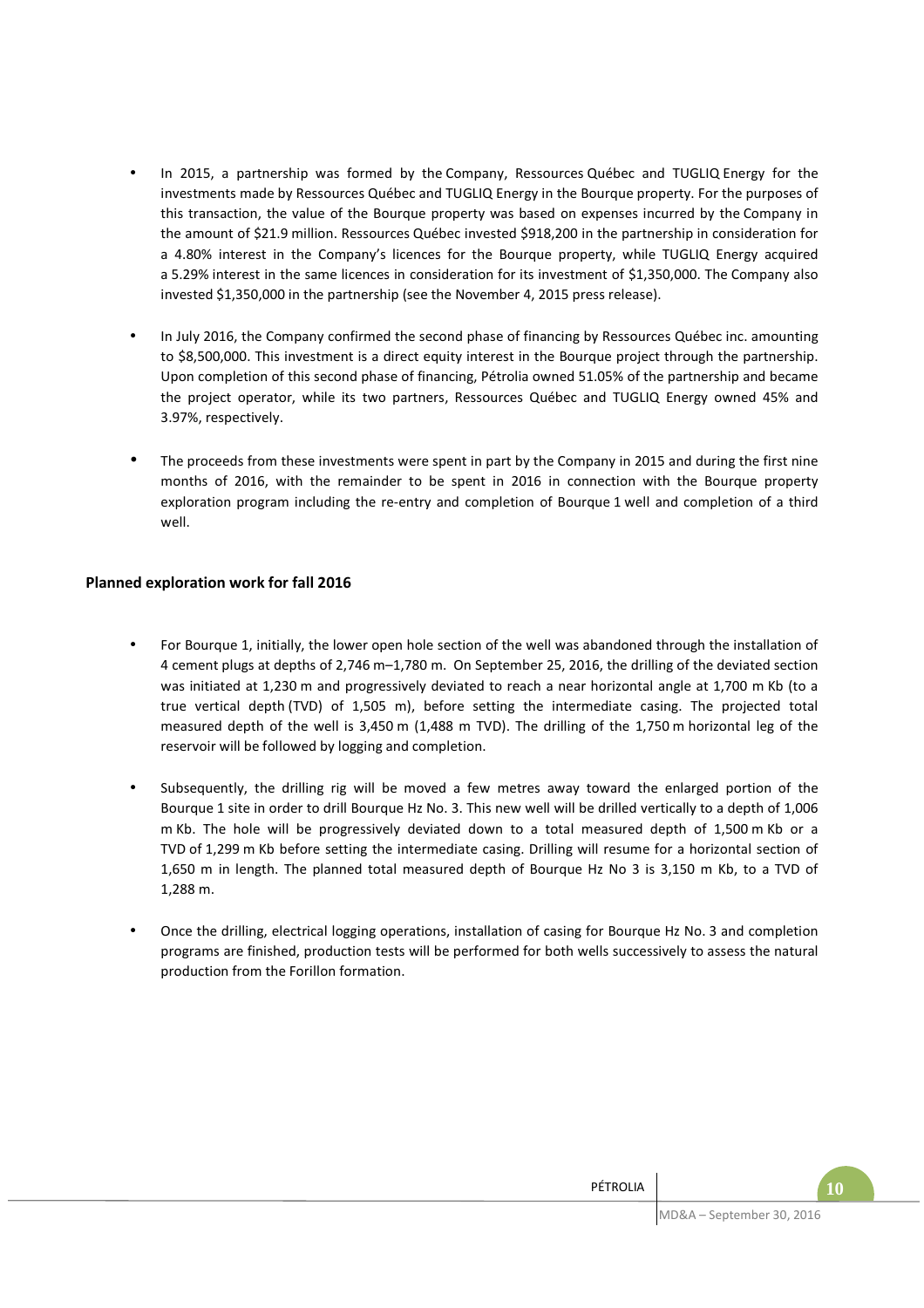# **Social acceptability**

- A daily media watch is in place.
- A Citizens Committee was set up in conjunction with the Municipality of Murdochville in August 2016. This Committee consists of three Murdochville citizens, a hunting association representative, a First Nations representative and a representative from La Côte-de-Gaspé RCM. Communication among the Committee members as well as with the Company are frequent, thereby ensuring the monitoring of operations and continuity in information sharing.

# **Other properties**

## **Other**

• Pétrolia reviewed all of its data from its other properties in the Gaspé Peninsula to pinpoint areas with characteristics similar to those found in the Bourque Project and identify high-potential development properties.

## **COMPANY EXPERTISE**

Pétrolia has a dynamic, motivated team, with highly skilled technical personnel, making it an oil and gas industry leader in Québec.

All Company worksites employ industry best practices. As a result, every effort is made to reduce environmental and social risks as much as possible. On that front, an emergency measures plan tailored to the reality of each region is prepared to prevent and react effectively to emergency situations.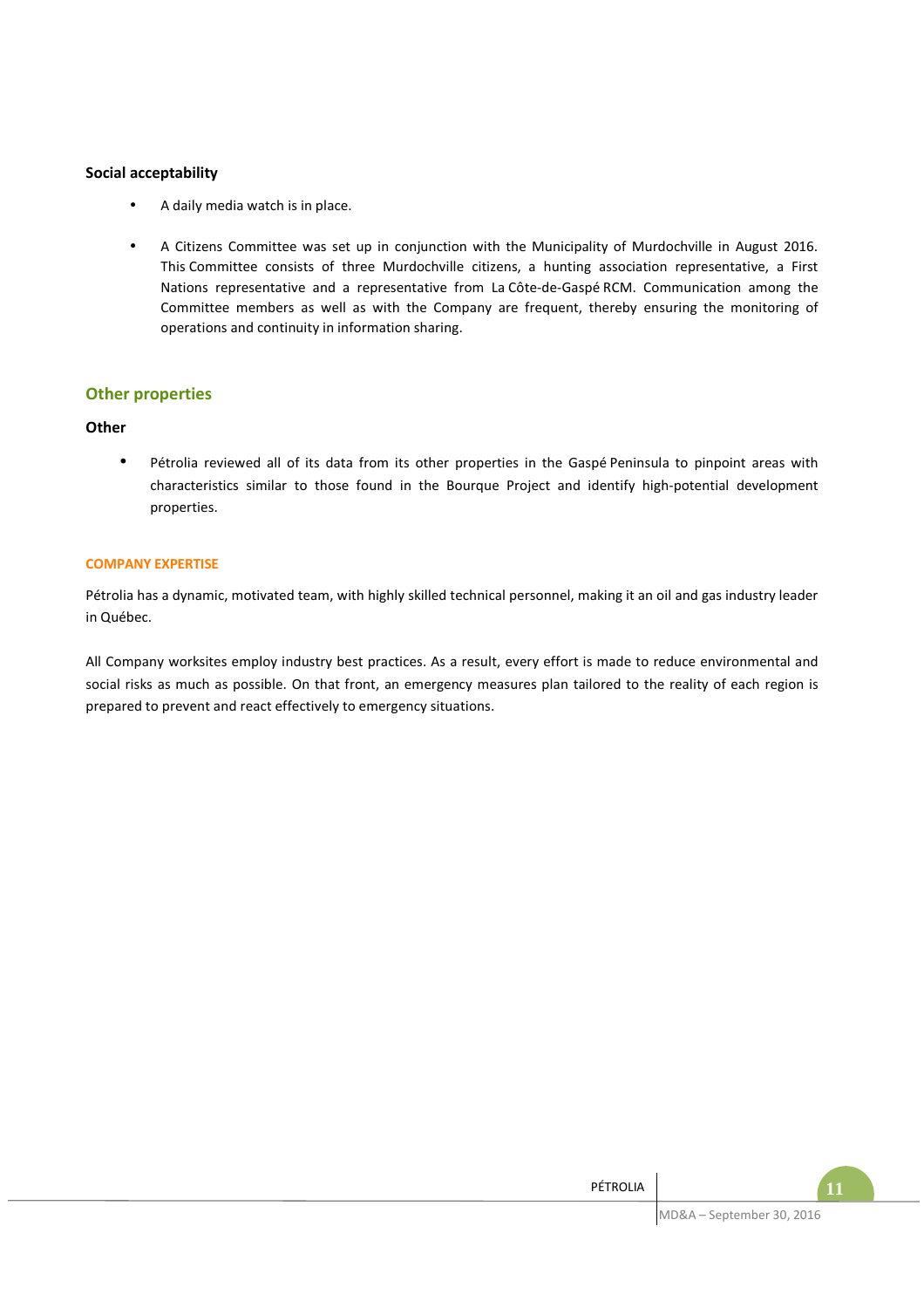# **MANAGEMENT'S ANALYSIS OF FINANCIAL INFORMATION**

#### **OPERATING RESULTS AND CASH POSITION**

Revenues for the three-month period ended September 30, 2016 consisted of \$11,298 in project management revenues, compared with \$22,524 for the three-month period ended September 30, 2015, and nil other income, compared with \$998 for 2015. Project management revenues comprise management fees invoiced by the Company as a project operator for exploration work, with such fees varying based on the exploration work performed over the period.

The Company recognized a loss of \$393,719 for the third quarter of fiscal 2016, compared with a loss of \$406,862 for the three-month period ended September 30, 2015.

As at September 30, 2016, the Company had \$11,720,394 in cash and cash equivalents, including \$9,795,253 held for exploration purposes, and \$3,229,666 in positive working capital.

At the end of the third quarter, the Company confirmed the closing of a private placement, issuing 6,077,579 flowthrough shares at \$0.19 per share for gross proceeds of \$1,154,740. In consideration of the services provided in connection with this private placement, finder's fees in the amount of \$75,000 were paid in cash and recognized as a reduction in the Company's share capital.

#### **ANALYSIS OF CASH FLOWS**

The Company reported a net loss of \$1,333,455 for the nine-month period ended September 30, 2016 compared with a net loss of \$855,414 for the nine-month period ended September 30, 2015. For the first three quarters of 2016, net cash used in the Company's operating activities amounted to \$2,048,169, compared with net cash used of \$757,366 for the same period of 2015.

Cash flows used in investing activities for the nine-month period ended September 30, 2016, totalled \$1,204,437, owing primarily to \$2,362,971 in exploration and evaluation costs net of recovered amounts, \$2,000,000 in proceeds from the disposal of interests in the Bourque project, \$600,000 in security deposits, \$131,649 in oil and gas property costs net of recovered amounts and \$103,863 in contributions from associates. Cash flows used in investing activities for the ninemonth period ended September 30, 2015 totalled \$4,564,332, mainly as a result of \$4,323,233 in exploration and evaluation expenses net of recovered amounts and \$133,054 in oil and gas property costs net of recovered amounts and \$111,702 in contributions from associates.

Cash flows from financing activities for the nine-month period ended September 30, 2016 amounted to \$7,450,228 stemming essentially from proceeds totalling \$1,058,539, net of share issuance costs, from the issue of 4,679,686 shares, and \$6,396,630 in advances received from partners for the Bourque Project. Cash inflows from financing activities for the same period in 2015 amounted to \$2,006,133, primarily as a result of the issuance of 2,728,500 flow-through shares for \$2,003,753 in proceeds net of share issuance costs.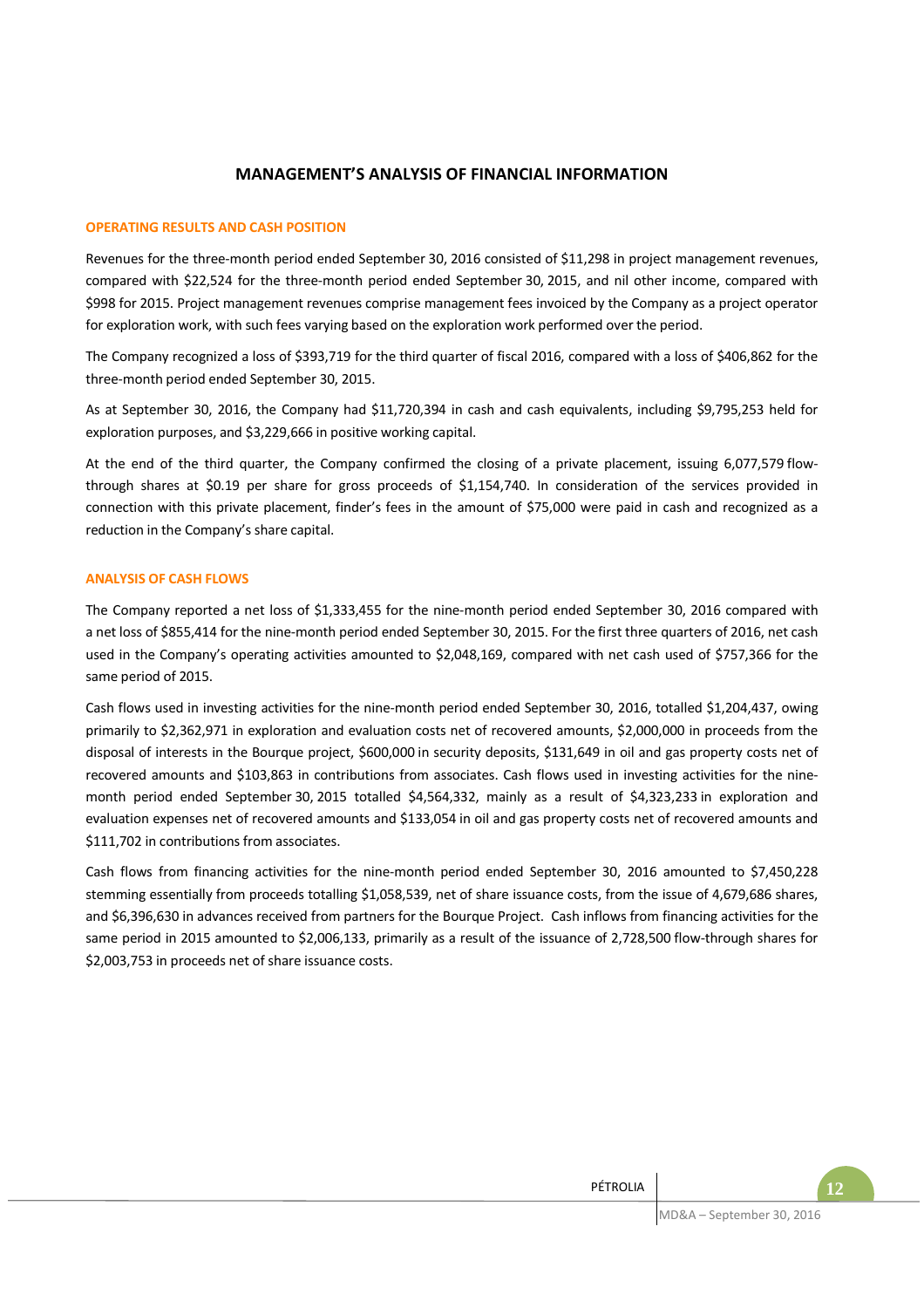#### **ANALYSIS OF OPERATING AND ADMINISTRATIVE EXPENSES**

Operating and administrative expenses for the three-month period ended September 30, 2016 were up \$201,716 compared with the three-month period ended September 30, 2015, and the Company re-invoiced operating and administrative expenses totalling \$145,293.

The main differences in operating and administrative expenses were as follows:

- Professional services: During the period ended September 30, 2016, professional services increased nearly \$100,000 year over year, as non-recurring professional fees were incurred in the 2016 period.
- Reversal of a provision: A \$51,525 provision related to a non-recurring item in 2016 was reversed during the three-month period ended September 30, 2015.

## **ANALYSIS OF SHARE OF ASSOCIATES**

The Company's share in the net losses of associates for the third quarter of 2016 totalled \$25,691 compared with \$21,682 for the third quarter of 2015.

#### **Financial information**

Key financial information for the interests held by Pétrolia in Anticosti Hydrocarbons L.P. and Anticosti Hydrocarbons General Partner Inc. [21.7% of units] through Investissement PEA inc. is as follows:

|                                 | As at       | As at                                |
|---------------------------------|-------------|--------------------------------------|
|                                 |             | September 30,2016 September 30, 2015 |
|                                 |             |                                      |
|                                 |             |                                      |
| Assets                          | 128,990,504 | 123,947,176                          |
| Liabilities                     | 1,798,103   | 565,173                              |
| Partners' equity                | 127,192,401 | 123,382,005                          |
| Revenues                        |             |                                      |
| Net loss and comprehensive loss | (453, 724)  | (527, 251)                           |
| Share of Pétrolia [21.7%]       | (98, 307)   | (114, 238)                           |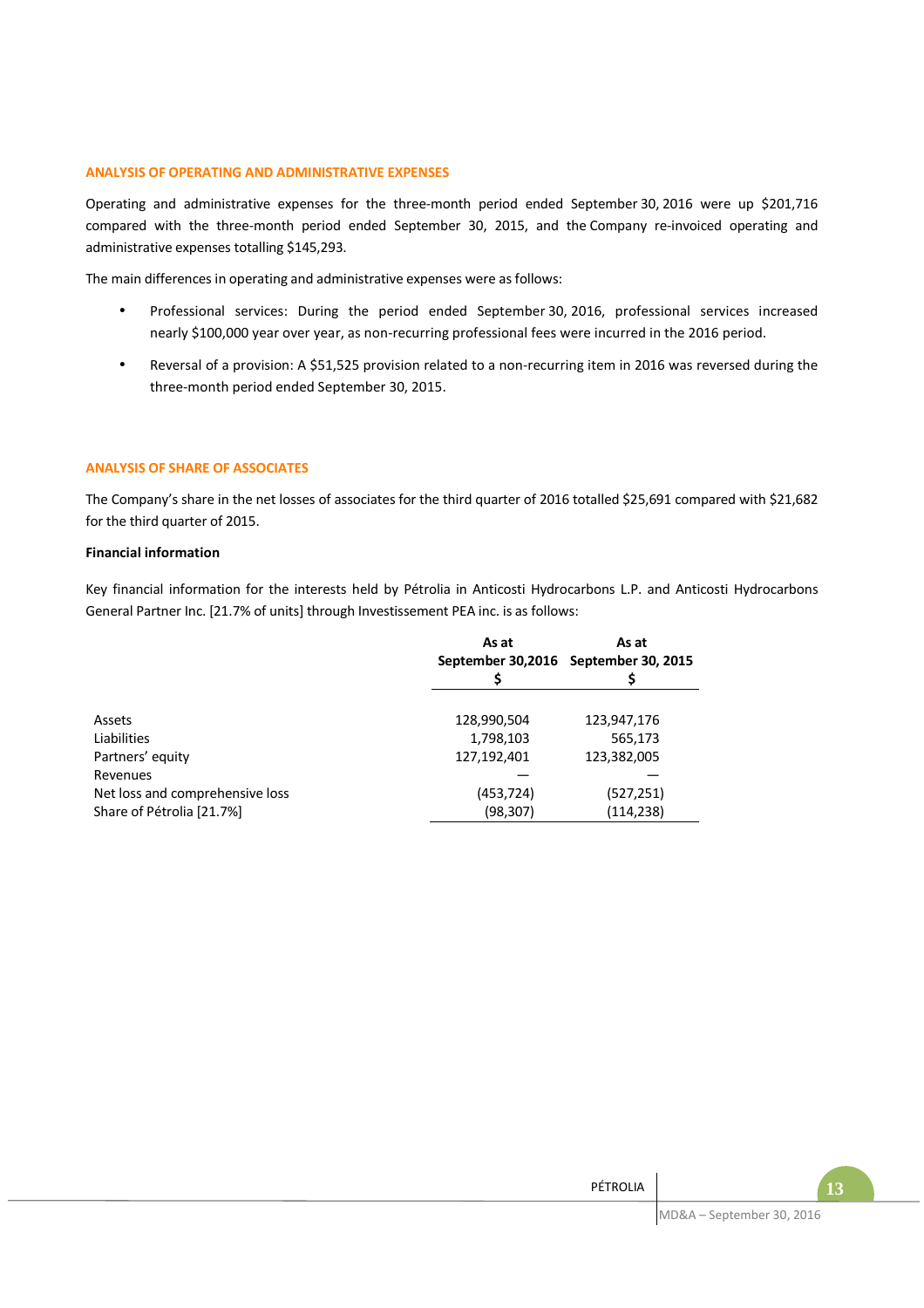## **SUMMARY OF QUARTERLY RESULTS**

The information for the summary of quarterly results is based on International Financial Reporting Standards ("IFRS").

|                                       | September<br>2016 | June<br>2016  | March<br>2016    | <b>December</b><br>2015 |  |
|---------------------------------------|-------------------|---------------|------------------|-------------------------|--|
|                                       | \$                | \$            | \$               | \$                      |  |
| Revenues (including financial income) | 18,732            | 23,272        | 23,167           | 51,627                  |  |
| Net loss                              | (393, 719)        | (631,901)     | (307,835)        | (697, 221)              |  |
| Net loss per share                    |                   |               |                  |                         |  |
| <b>Basic</b>                          | (0.004)           | (0.007)       | (0.003)          | (0.008)                 |  |
| <b>Diluted</b>                        | (0.004)           | (0.007)       | (0.003)          | (0.008)                 |  |
|                                       |                   |               |                  |                         |  |
|                                       | September         | June          | <b>March</b>     | <b>December</b>         |  |
|                                       | 2015              | 2015          | 2015             | 2014                    |  |
|                                       | \$                | \$            | \$               | \$                      |  |
| Revenues (including financial income) | 27,912            | 55,442        | 104,412          | 40,289                  |  |
| Net loss                              | $(187,096)^1$     | $(362,795)^1$ | $(305, 523)^{1}$ | (740,982)               |  |
| Net loss per share                    |                   |               |                  |                         |  |
| <b>Basic</b>                          | (0.002)           | (0.005)       | (0.004)          | (0.010)                 |  |
| <b>Diluted</b>                        | (0.002)           | (0.005)       | (0.004)          | (0.010)                 |  |

Revenues consist primarily of interest income, rental income and project management revenues for each quarter. Operating and administrative expenses and shares of associates are relatively stable from quarter to quarter and the main differences were discussed above. The main changes in quarterly income (loss) resulted from the following:

| 2014 - November | Recognition of share-based payment of \$305,492 |
|-----------------|-------------------------------------------------|
| $2015 - March$  | Recognition of share-based payment of \$22,275  |
| $2015 - May$    | Recognition of share-based payment of \$31,006  |
| 2015 - November | Recognition of share-based payment of \$222,663 |
| $2015 - May$    | Recognition of share-based payment of \$22,544  |
| $2016$ – August | Recognition of share-based payment of \$39,575  |

1 During the quarter ended September 30, 2015, the Company reviewed the calculation of the deferred tax recovery, adjusting it to \$50,004 from \$142,786 for the first quarter of 2015 and to \$112,290 from \$239,773 for the second quarter of 2015. These adjustments resulted in increases in the deferred tax liability by \$92,782 as at March 31, 2015 and by \$126, 983 as at June 30, 2015 while the net loss increased and retained earnings decreased by these same amounts for the three month periods ended March 31, 2015 and June 30, 2015. Those adjustments also increased net loss per share and net diluted loss per share by \$0.001 and \$0.002, respectively, for the three-month periods ended March 31, 2015 and June 30, 2015.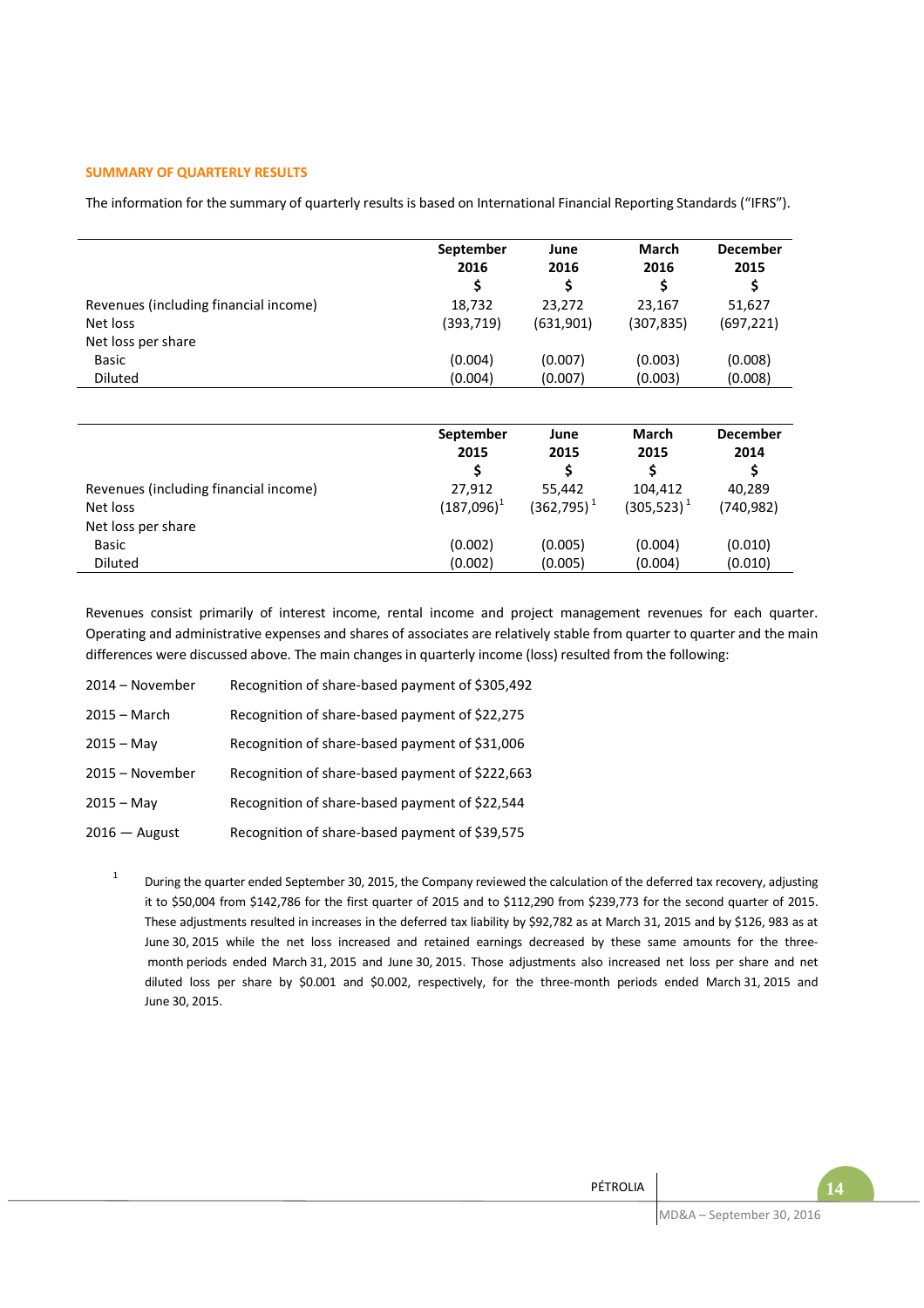#### **RELATED PARTY TRANSACTIONS**

The Company's related parties include other related parties and key management personnel, as described below.

Unless otherwise indicated, none of the transactions involve special terms or conditions and no guarantees were given or received. Outstanding balances are usually settled in cash.

#### **TRANSACTIONS WITH KEY MANAGEMENT PERSONNEL**

Key management personnel compensation includes the following expenses:

|                                    | 2016       | 2015       |
|------------------------------------|------------|------------|
|                                    | [9 months] | [9 months] |
|                                    | \$         | \$         |
| Short-term employee benefits:      |            |            |
| Salaries and employee benefits     | 309,331    | 553,779    |
| <b>Termination benefit</b>         | 150,000    |            |
| Director fees                      | 123,098    | 105,472    |
| Total short-term employee benefits | 582,429    | 659,251    |
| Fees                               | 103,500    | 72,050     |
| Share-based compensation           | 47,117     | 53,281     |
| Total compensation                 | 733,046    | 784,582    |

During the periods ended September 30, 2016 and 2015, no options granted under the stock option plan were exercised by key management personnel.

#### **RELATED COMPANIES AND OTHER PARTIES**

Transactions were carried out:

With a company in which a director is a majority shareholder:

|                                                    | 2016       | 2015       |
|----------------------------------------------------|------------|------------|
|                                                    | [9 months] | [9 months] |
|                                                    | \$         | \$         |
| Comprehensive loss:                                |            |            |
| Other expenses                                     | 12,400     | 13,100     |
|                                                    |            |            |
| With an associate:                                 |            |            |
|                                                    | 2016       | 2015       |
|                                                    | [9 months] | [9 months] |
|                                                    | \$         | \$         |
|                                                    |            |            |
| Comprehensive loss:<br>Project management revenues | 29,536     | 97,770     |
|                                                    |            |            |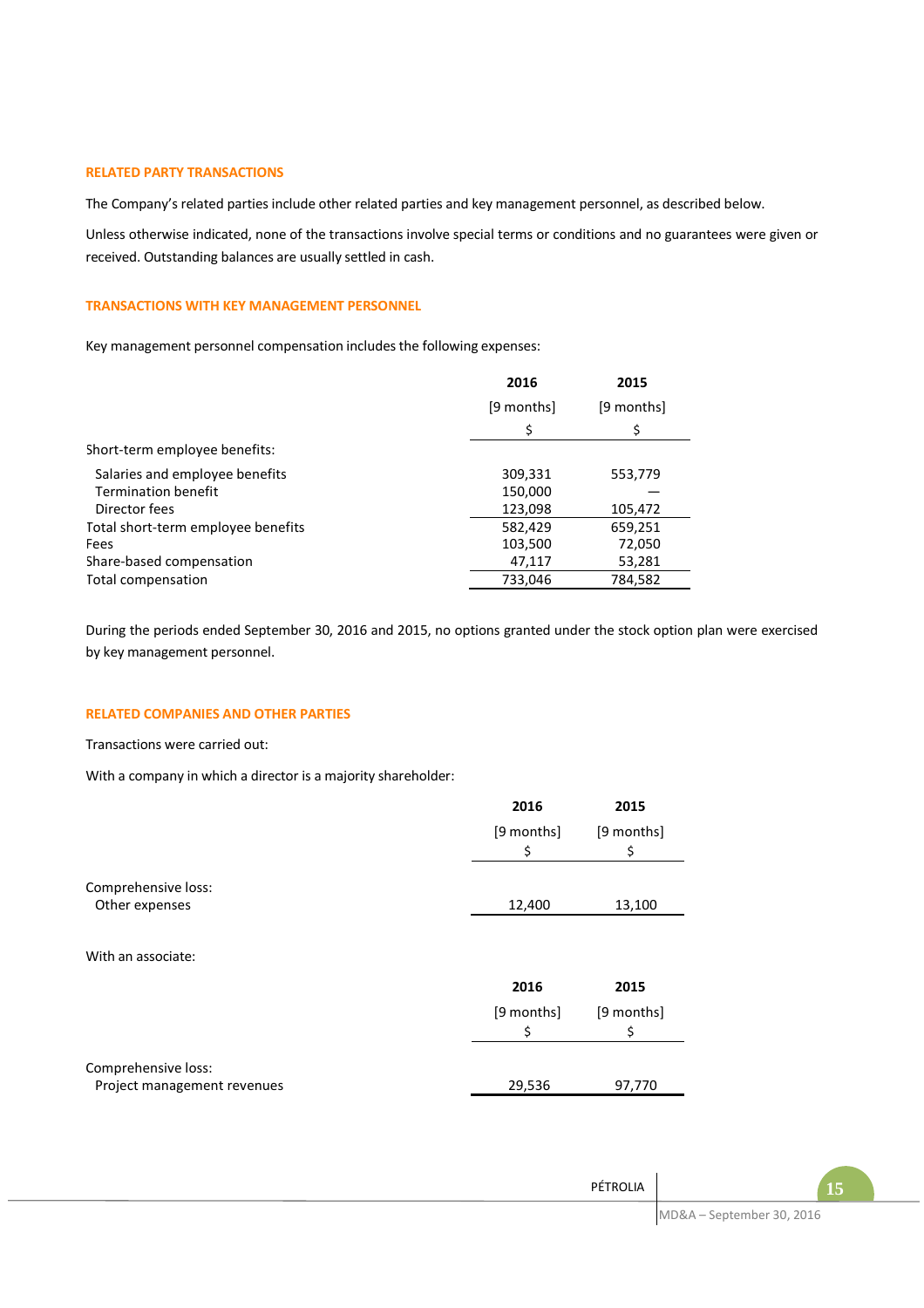As at September 30, 2016, an amount of \$1,174,981 [December 31, 2015 – \$944,309] was receivable from Anticosti Hydrocarbons L.P.

In addition, as at September 30, 2016, a contribution of \$29,485 [December 31, 2015 – \$19,637] was payable to Anticosti Hydrocarbons L.P., while a contribution of \$4,802 [December 31, 2015 – \$10,120] was payable to Anticosti Hydrocarbons General Partner Inc.

These transactions were in the normal course of business and measured at the exchange amount, which is the amount of consideration established and agreed to by the related parties.

#### **FINANCIAL INSTRUMENT DISCLOSURE**

#### **Risk management policy**

The Company's financial assets and liabilities expose it to various risks. The following analysis provides an assessment of those risks as at the period-end date, that is, September 30, 2016.

#### **Credit risk**

The financial instruments that give rise to potential credit risk exposure for the Company consist primarily of cash, cash equivalents and receivables. The Company's cash and cash equivalents are held with or are issued by established Canadian financial institutions. The receivables are mostly amounts due from partners and associates for exploration work carried out by the Company as the designated operator. Therefore, management considers the risk of nonperformance of these instruments to be remote.

#### **Liquidity risk**

Liquidity risk is the risk that the Company will not be able to meet its financial obligations as they come due or can do so only at excessive cost. The Company finances its growth by issuing shares, selling interests in some of its oil assets and by obtaining short-term loans. One of management's primary financial goals is to maintain an optimal level of liquidity through the active management of its exploration activities. The Company's maximum exposure to liquidity risk is equal to the amounts recognized under trade and other payables, which will be paid in the following quarter, and bank borrowings to be repaid as contractually agreed under the loan agreement.

#### **Market risk**

Market risk is the risk that the fair value or future cash flows of a financial instrument will fluctuate because of changes in market conditions. Market risk comprises three types of risk: interest rate risk, currency risk and other price risk. The Company is exposed to one of those risks, namely interest rate risk.

#### **Interest rate risk**

The Company is exposed to fair value risk through interest rate risk on its fixed-rate financial instruments.

#### **JUDGMENTS, ESTIMATES AND ASSUMPTIONS**

See note 4 to the annual consolidated financial statements as at December 31, 2015 for a complete description of the judgments, estimates and assumptions made by management in the preparation of its annual consolidated financial statements.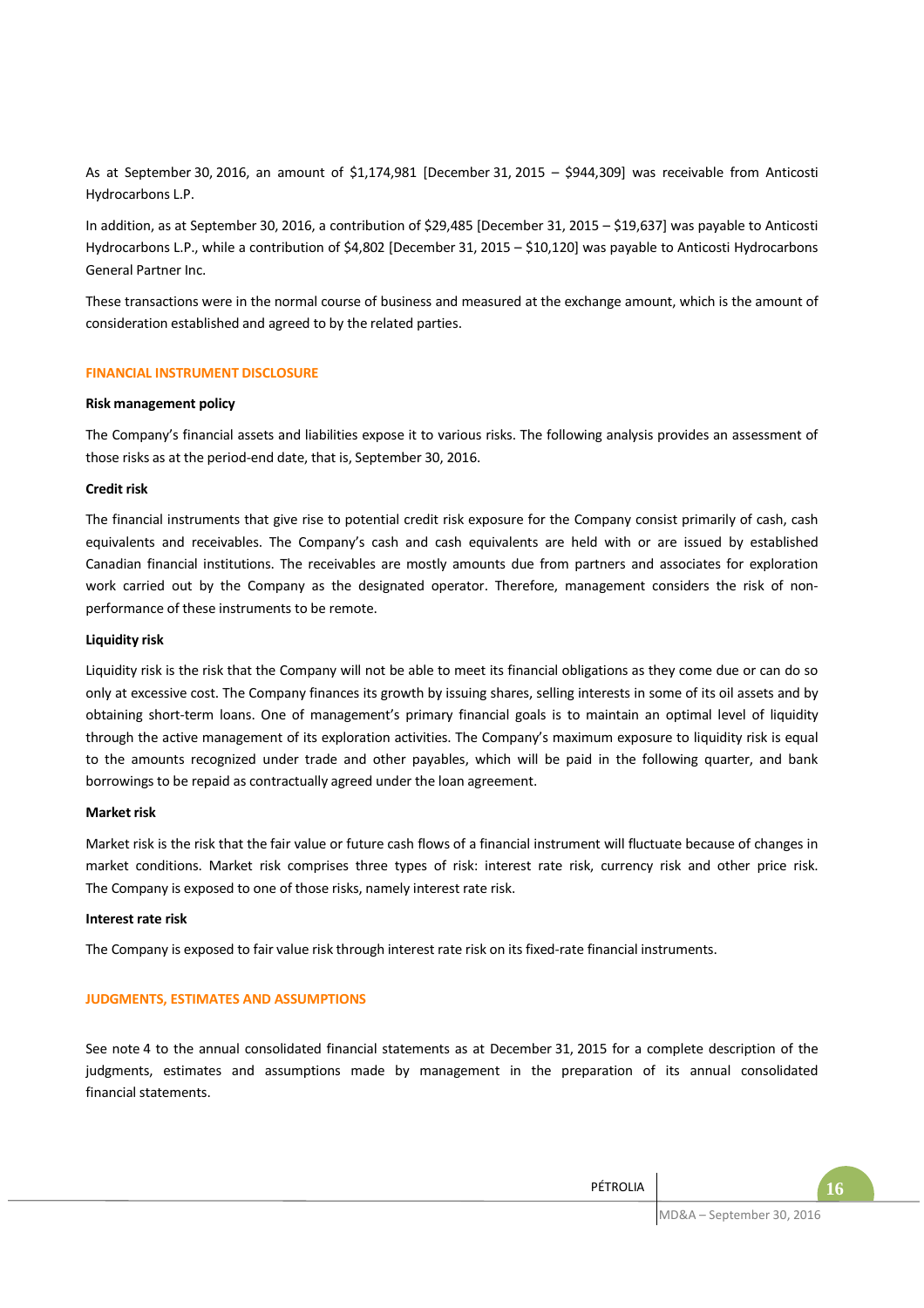#### **FUTURE CHANGES IN ACCOUNTING POLICIES**

For a complete description of future changes in accounting policies, see note 3 to the annual consolidated financial statements as at December 31, 2015.

#### **CAPITAL MANAGEMENT**

For a complete description of the Company's capital management policy, see note 21 to the annual consolidated financial statements as at December 31, 2015.

#### **OTHER INFORMATION**

#### (a) Supplemental documents

Certain supplemental documents, including prior management reports and press releases, are available online at www.sedar.com in the documents section or on Pétrolia's website at www.petrolia-inc.com.

#### (b) Regulation 51-102 Section 5.2

Exploration expenses for the nine-month period ended September 30, 2016 are detailed as follows:

|                                      | Geology<br>\$ |        | Geophysics | Completion<br>and<br>drilling | <b>Analysis</b> | <b>Stimulation</b> | General<br>expenses      | Options                  | Provision | Site<br>maintenance      | <b>Total</b> |
|--------------------------------------|---------------|--------|------------|-------------------------------|-----------------|--------------------|--------------------------|--------------------------|-----------|--------------------------|--------------|
|                                      |               |        |            | \$                            | \$              | \$                 | \$                       | \$                       | \$        | \$                       | \$           |
| Anticosti                            |               |        |            |                               | ٠               | 2,104              | ٠                        |                          | ٠         | 2,104                    |              |
| Gastonguay                           |               |        |            |                               |                 |                    |                          |                          |           | $\overline{\phantom{a}}$ |              |
| Gaspésia<br>Marcel-Tremblay<br>Edgar |               |        |            |                               |                 |                    |                          |                          |           |                          |              |
| Gaspé                                | 43,384        | 18,603 | 12,703     |                               | $\sim$          | 25,651             |                          | ٠                        | 1,241     | 101,582                  |              |
| Bourque                              | 20,831        | 12,480 | 1,747,729  | 3,520                         | ٠               | 16,121             | $\overline{\phantom{a}}$ |                          | 10,328    | 1,811,009                |              |
| Haldimand                            | 4,753         | 501    | 493,931    | 11,696                        | ٠               | 54,984             |                          | $\overline{\phantom{a}}$ | 102,314   | 668,179                  |              |
| <b>Tar Point</b>                     |               | ٠      | 242        |                               | ٠               | 569                | ٠                        |                          | 1,637     | 2,448                    |              |
| Matapédia                            |               |        |            |                               |                 |                    |                          |                          |           |                          |              |
|                                      | 68,968        | 31,584 | 2,254,605  | 15,216                        | $\overline{a}$  | 99,429             |                          | $\overline{\phantom{a}}$ | 115,520   | 2,585,322                |              |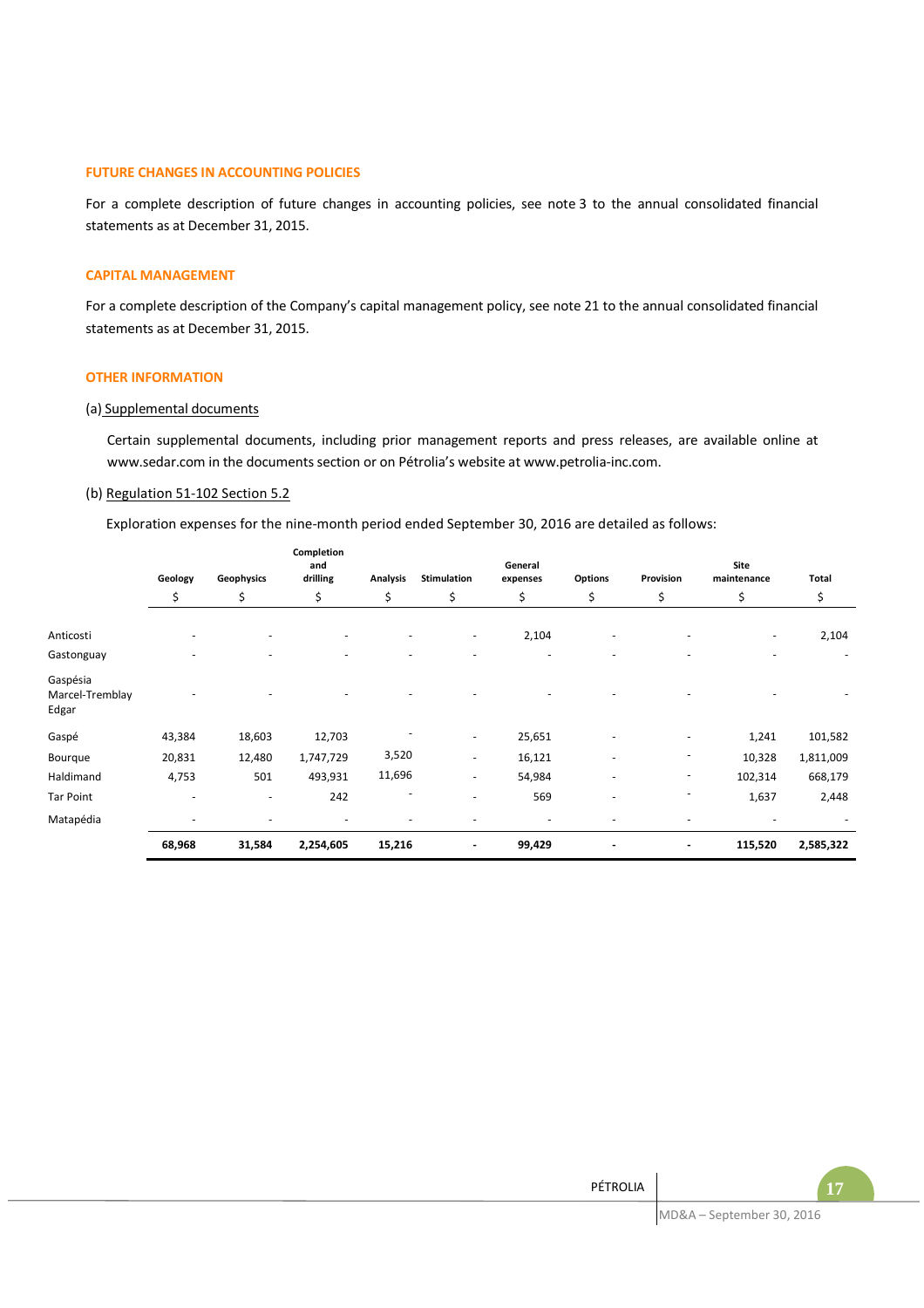|                                      |         |                          | Completion<br>and |                          |                          | General                  |                          |           | Site                     |           |
|--------------------------------------|---------|--------------------------|-------------------|--------------------------|--------------------------|--------------------------|--------------------------|-----------|--------------------------|-----------|
|                                      | Geology | Geophysics               | drilling          | Analysis                 | Stimulation              | expenses                 | <b>Options</b>           | Provision | maintenance              | Total     |
|                                      | \$      | \$                       | \$                | \$                       | \$                       | \$                       | \$                       | \$        | \$                       | \$        |
|                                      |         |                          |                   |                          |                          |                          |                          |           |                          |           |
| Anticosti                            |         | $\blacksquare$           | 202               |                          | $\overline{\phantom{a}}$ | 3,060                    | ٠                        | 37,788    |                          | 41,050    |
| Gastonguay                           | 78      | $\overline{\phantom{a}}$ | ٠                 | $\overline{\phantom{a}}$ | $\overline{\phantom{a}}$ | $\overline{\phantom{a}}$ | ٠                        | ٠         | $\overline{\phantom{a}}$ | 78        |
| Gaspésia<br>Marcel-Tremblay<br>Edgar | 332     |                          |                   |                          |                          |                          |                          |           |                          | 332       |
| Gaspé                                | 13,846  | 600                      |                   | 75                       | $\overline{\phantom{a}}$ | 284,411                  | ٠                        | 30,881    | 137                      | 329,950   |
| Bourque                              | 15,279  | 13,157                   | 64,181            | 54,122                   | $\overline{\phantom{a}}$ | 6,531                    | $\sim$                   | 111,059   | 1,500                    | 265,829   |
| Haldimand                            | 5,976   | 600                      | 3,761,980         | 21,325                   | $\overline{\phantom{a}}$ | 17,638                   | ٠                        | 79,920    | 25,261                   | 3,912,700 |
| <b>Tar Point</b>                     | 75      | $\overline{\phantom{a}}$ | ٠                 | $\overline{\phantom{a}}$ | $\overline{\phantom{a}}$ | 2,592                    | $\overline{\phantom{a}}$ | 26,632    | 500                      | 29,799    |
| Matapédia                            | 85      | ٠                        |                   | $\overline{\phantom{a}}$ |                          | $\overline{\phantom{a}}$ | ٠                        | ٠         |                          | 85        |
|                                      | 35,671  | 14,357                   | 3,826,363         | 75,522                   | $\overline{\phantom{a}}$ | 314,232                  | $\overline{\phantom{a}}$ | 286,280   | 27,398                   | 4,579,823 |

Exploration expenses for the nine-month period ended September 30, 2015 are detailed as follows:

#### (c) Regulation 51-102 Section 5.4

#### *Information regarding shares issued, stock options and warrants as at November 17, 2016*

Common shares: 103,177,460 shares are issued and outstanding.

Share options outstanding: The share options granted to directors, members of senior management, employees and service providers are as follows:

- 985,000 options exercisable at a price of \$1.52 per share until December 4, 2016;
- 75,000 options exercisable at a price of \$1.51 per share until February 22, 2017;
- 2,030,000 options exercisable at a price of \$1.02 per share until December 10, 2017;
- 150,000 options exercisable at a price of \$1.14 per share until February 28, 2018;
- 400,000 options exercisable at a price of \$0.98 per share until September 14, 2018;
- 545,000 options exercisable at a price of \$0.67 per share until December 5, 2018;
- 405,000 options exercisable at a price of \$0.67 per share until May 27, 2019;
- 862,500 options exercisable at a price of \$0.49 per share until November 25, 2019;
- 75,000 options exercisable at a price of \$0.57 per share until March 25, 2020;
- 75,000 options exercisable at a price of \$0.55 per share until May 27, 2020;
- 1,800,000 options exercisable at a price of \$0.34 per share until November 24, 2020;
- 225,000 options exercisable at a price of \$0.22 per share until May 25, 2021.
- 450,000 options exercisable at a price of \$0.21 per share until August 25, 2021;

Warrants outstanding: Each warrant entitles the holder to purchase one common share of the Company at the stipulated exercise price until the expiry date:

• 4,125,000 warrants exercisable at a price of \$0.54 per share until November 6, 2018.

PÉTROLIA **18**